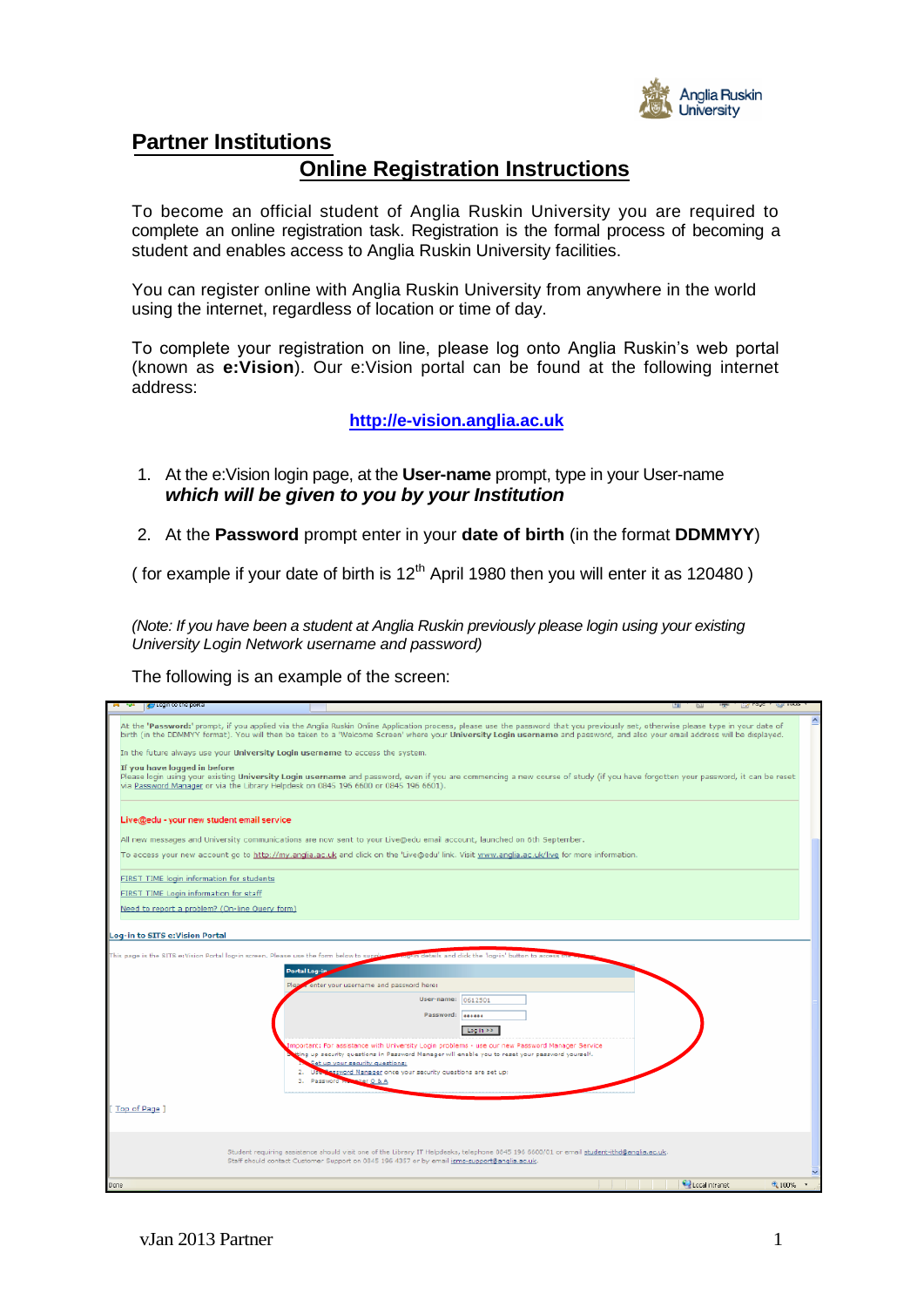3. Click on the **Log in>>>** button, and you will then be taken to the '**Welcome to e:Vision'** screen as shown below:

| <b>Per Vision Portal</b>                  |                                                                                                                                                                                                                                                                                                                                                                                                                                                                                                                                                                              | ● 图 ● Brags ● DTools -                                                                     |
|-------------------------------------------|------------------------------------------------------------------------------------------------------------------------------------------------------------------------------------------------------------------------------------------------------------------------------------------------------------------------------------------------------------------------------------------------------------------------------------------------------------------------------------------------------------------------------------------------------------------------------|--------------------------------------------------------------------------------------------|
|                                           |                                                                                                                                                                                                                                                                                                                                                                                                                                                                                                                                                                              | Anglia Ruskin<br>hiversity                                                                 |
| e-Vision                                  |                                                                                                                                                                                                                                                                                                                                                                                                                                                                                                                                                                              | Cambridge & Chelmsford                                                                     |
| Select Page                               |                                                                                                                                                                                                                                                                                                                                                                                                                                                                                                                                                                              |                                                                                            |
| Home<br>My Registration<br><b>Student</b> | Welcome to e-Vision                                                                                                                                                                                                                                                                                                                                                                                                                                                                                                                                                          |                                                                                            |
| My Surveys<br>Results View                | Information for staff and students                                                                                                                                                                                                                                                                                                                                                                                                                                                                                                                                           | Scholarship, Bursary and Awards                                                            |
| Software<br>Logout                        | Results notice<br>Confirmed results and decisions from the assessment process are available for<br>students five working days after the meeting of the appropriate Faculty Awards<br>Board - please check the dates on My Anglia<br>http://web.anglia.ac.uk/anet/academic/assess/results.phtml<br>Students are reminded that module results from Departmental Assessment<br>Panels that are on ervision prior to the official results dates are subject to<br>possible amendment.<br>IT Support for new Students:<br>http://libweb.anglia.ac.uk/ithelppages/itinduction.html | Update/check my bank account                                                               |
|                                           |                                                                                                                                                                                                                                                                                                                                                                                                                                                                                                                                                                              | <b>Student Related Information</b>                                                         |
|                                           |                                                                                                                                                                                                                                                                                                                                                                                                                                                                                                                                                                              | Rules and Regulations for students<br><b>VLE</b>                                           |
|                                           |                                                                                                                                                                                                                                                                                                                                                                                                                                                                                                                                                                              | Online Directory<br>Semester dates<br>Student Union<br>Digital Library<br>WebCT            |
|                                           | Assignment coversheets<br>These can be found by clicking on the Student link on the menu, then clicking on<br>the Assignment Coversheets link in the Related Information box.                                                                                                                                                                                                                                                                                                                                                                                                |                                                                                            |
|                                           | <b>Examination timetable</b><br>The examination timetable for January 2011 will be available on the<br>gxaminations website from November 2010.                                                                                                                                                                                                                                                                                                                                                                                                                              | Offsite access to filestores<br>Careers Service                                            |
|                                           | Information for collaborative partnership staff and students<br>For more information please see the collaborative partnership website,                                                                                                                                                                                                                                                                                                                                                                                                                                       | International Office                                                                       |
|                                           | Paving fees by instalments<br>Students wishing to pay their fees by instalments from 2010-11 are advised that<br>the 1st third of the tuition fee is due at or before registration, thereafter the<br>balance of the tuition fee (two thirds) is payable by 2 equal instalments.                                                                                                                                                                                                                                                                                             | Manage my password<br>Please dick here to access Password Manager and change your password |
|                                           |                                                                                                                                                                                                                                                                                                                                                                                                                                                                                                                                                                              | Check your in-tray messages here                                                           |
| Done                                      |                                                                                                                                                                                                                                                                                                                                                                                                                                                                                                                                                                              | <b>Status</b><br>From<br>Received<br>Subject<br>Action<br>Local intranet<br>电 100% ·       |

#### **Once you have logged into e:Vision you must complete your registration task before proceeding further.**

To access your on line registration task you should click the 'My Registration' tab on the left hand side of the page. then click on the Register online link to go to your personalised 'Online Registration' task. Follow the instructions, amending or confirming the data as appropriate.

| <b>Pour Portal</b>                                                                                   |                                                                                                                                                                                                                                                                                                                                                                                                                                                                                                         | Тñ.                                                                                                                                         |
|------------------------------------------------------------------------------------------------------|---------------------------------------------------------------------------------------------------------------------------------------------------------------------------------------------------------------------------------------------------------------------------------------------------------------------------------------------------------------------------------------------------------------------------------------------------------------------------------------------------------|---------------------------------------------------------------------------------------------------------------------------------------------|
| e-Vision                                                                                             |                                                                                                                                                                                                                                                                                                                                                                                                                                                                                                         | Anglia Ruski<br>University                                                                                                                  |
| Select Page<br>Home<br>My Registration<br>Student<br>My Surveys<br>Results View<br>Software<br>ogout | Welcome to e-Vision                                                                                                                                                                                                                                                                                                                                                                                                                                                                                     | <b>Cambridge &amp; Chelmsford</b>                                                                                                           |
|                                                                                                      | Information for staff and students<br><b>Results notice</b><br>Confirmed results and decisions from the assessment process are available for<br>students five working days after the meeting of the appropriate Faculty Awards<br>Board - please check the dates on My Anglia<br>http://web.anglia.ac.uk/anet/academic/assess/results.phtml<br>Students are reminded that module results from Departmental Assessment<br>Panels that are on envision prior to the official results dates are subject to | Scholarship, Bursary and Awards<br>Update/check my bank account<br><b>Student Related Information</b><br>Rules and Regulations for students |
| <b>Contact Us</b><br>e-Vision                                                                        | <b>University Library</b><br>A-Z Index<br><b>ANET</b><br><b>Search</b>                                                                                                                                                                                                                                                                                                                                                                                                                                  | Anglia Ruskin<br>University<br><b>Cambridge &amp; Chelmsford</b>                                                                            |
| <b>Select Page:</b><br>Home<br><b>My Registration</b><br>Student<br><b>Results View</b><br>Software  | My Registration Page<br><b>Registration Information</b><br>Register online                                                                                                                                                                                                                                                                                                                                                                                                                              | $\boxed{2}$                                                                                                                                 |
| Logout                                                                                               |                                                                                                                                                                                                                                                                                                                                                                                                                                                                                                         |                                                                                                                                             |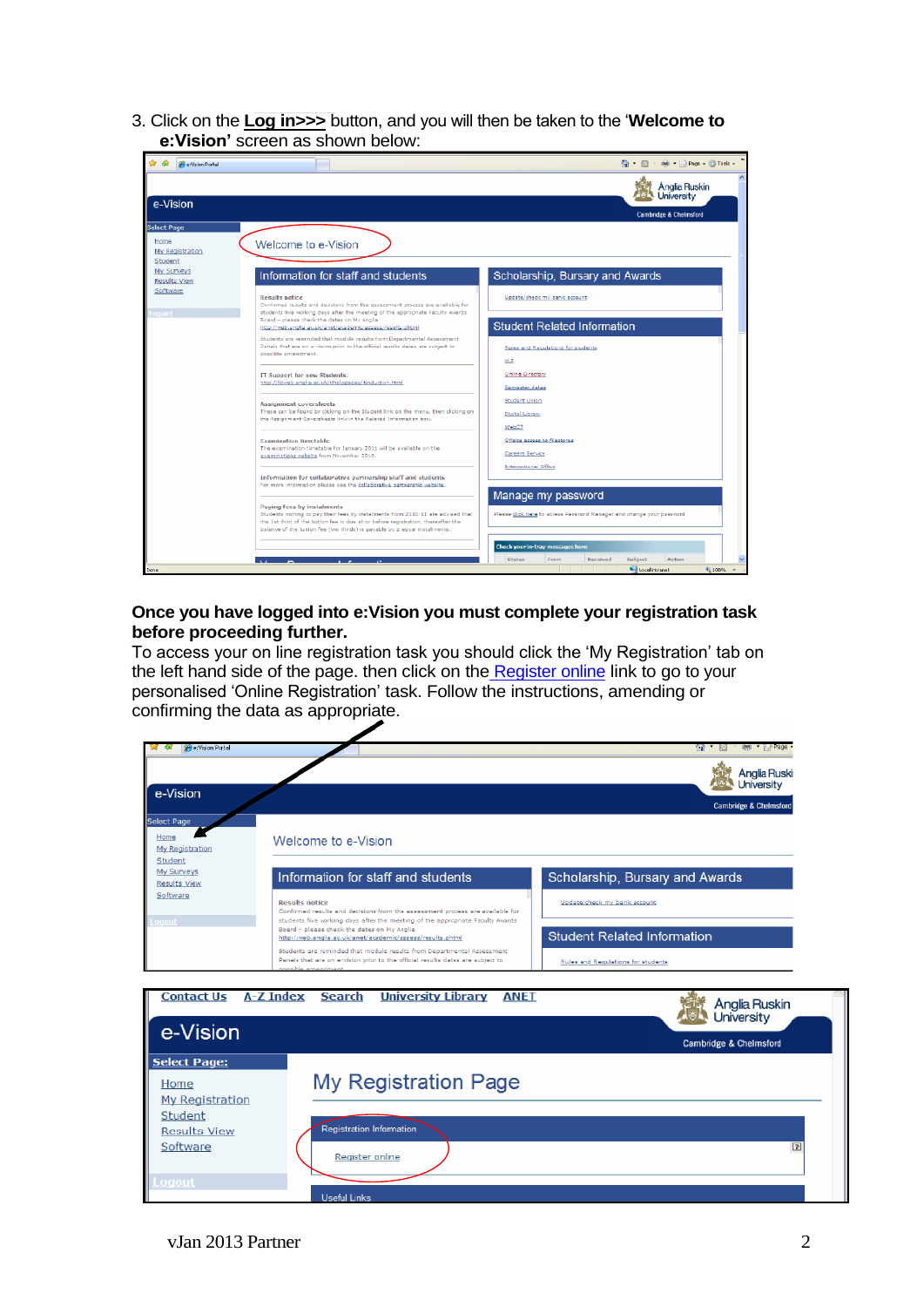If the registration task is not showing or the course details are incorrect on your online registration task, e.g. incorrect course title or part-time instead of full-time, please contact your Institution explaining the problem. They will investigate, request us to amend your record and inform you this has been done or, if necessary, contact you for further information.

If you have any queries regarding the online Registration process you can contact your Institution or the Anglia Ruskin Registration department on [registration@anglia.ac.uk](mailto:registration@anglia.ac.uk) or by phone on 0845 196 5954 (or +44 1223 695954 if you are contacting us from outside the UK)

At the end of the registration process you will reach a confirmation screen that will indicate that you have registered successfully. You can print and keep this confirmation for your records. (You can review and print your registration details later by clicking on the View your registration information link on your 'My Registration' page)

If you encounter any technical problems i.e. logging on to e:Vision, you can contact our student IT Help Desk for help by completing the on line query form on the Login page of e:Vision. Alternatively you can [email student](mailto:email_student-ithd@anglia.ac.uk)[ithd@anglia.ac.uk](mailto:email_student-ithd@anglia.ac.uk) or phone 0845 196 6600/6601 (or +44 1245 493131 ex 6600/6601 if you are contacting us from outside the UK.

**Once you have completed your Registration task** please return to your Home page and Scroll to the '**Your Resource Information**' section.

### **Password Manager**

Within the **Your Resource Information**' section is a link to **Password Manager**. Click on the link to complete the Password Manager Registration which will enable you to reset and manage your password.

Register with Password Manager by creating your Questions and Answers profile to manage your passwords and unlock your account

#### **What is Password Manager?**

If you forget your University Network Login password, Password Manager enables you to reset it yourself securely, online.

Password Manager is an efficient and convenient way to reset your password immediately without the need to contact our Student IT Help Desk.

You can also go directly to Password Manager at any time using: [www.anglia.ac.uk/mypassword](http://www.anglia.ac.uk/mypassword)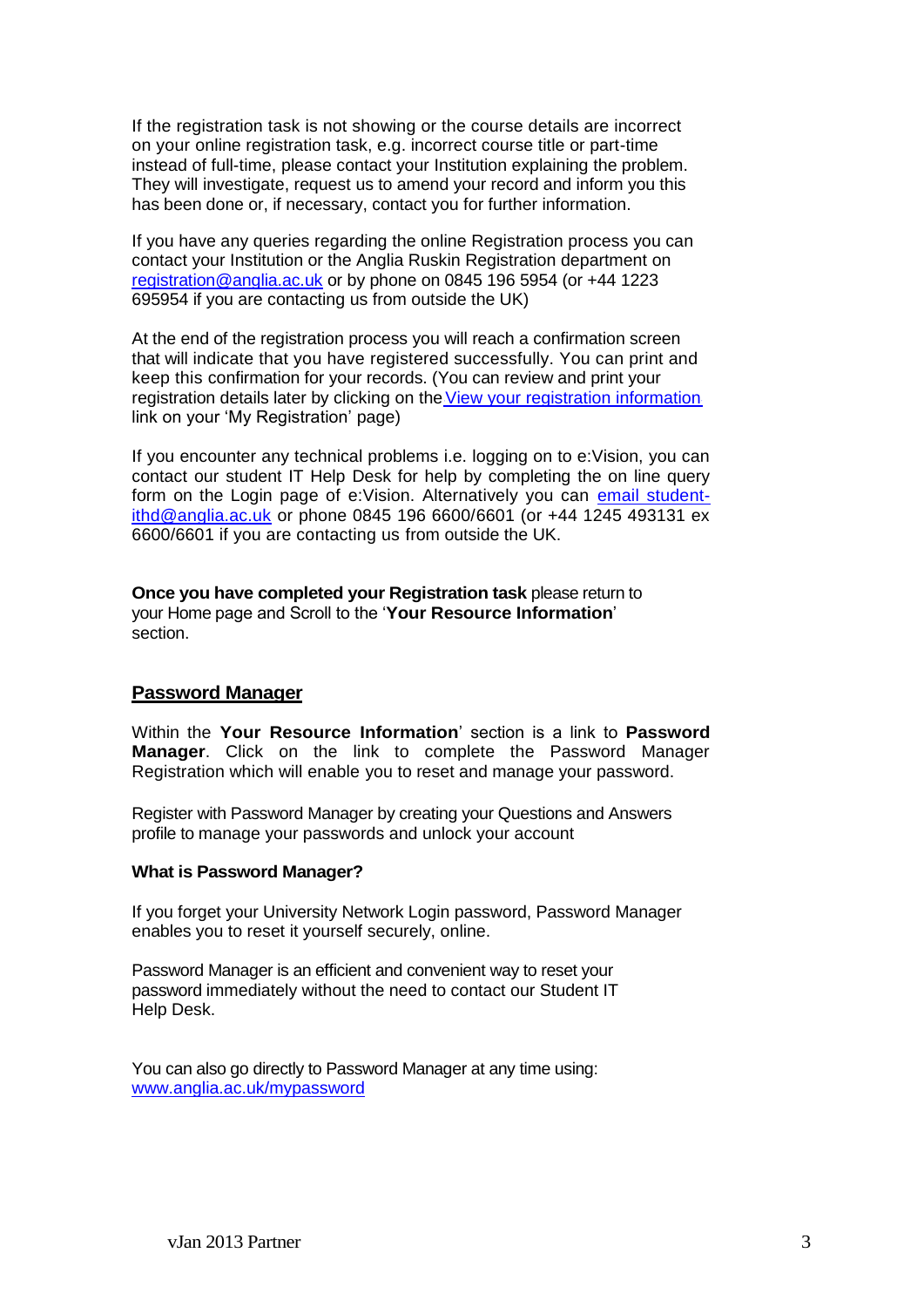| Password Manager                                                                                | Anglia Ruskin<br>University<br>Cambridge & Chelmsford<br>Home |
|-------------------------------------------------------------------------------------------------|---------------------------------------------------------------|
| O                                                                                               | -                                                             |
| <b>Enter Your User Name</b><br>To verify your identity, type your user name, and then click OK. |                                                               |
| User name:<br>OK                                                                                |                                                               |
|                                                                                                 |                                                               |
|                                                                                                 |                                                               |
|                                                                                                 |                                                               |

For Questions and Answers on our Password Manager Service please visit: <u>http://anglia.ac.uk/passwordmanager</u>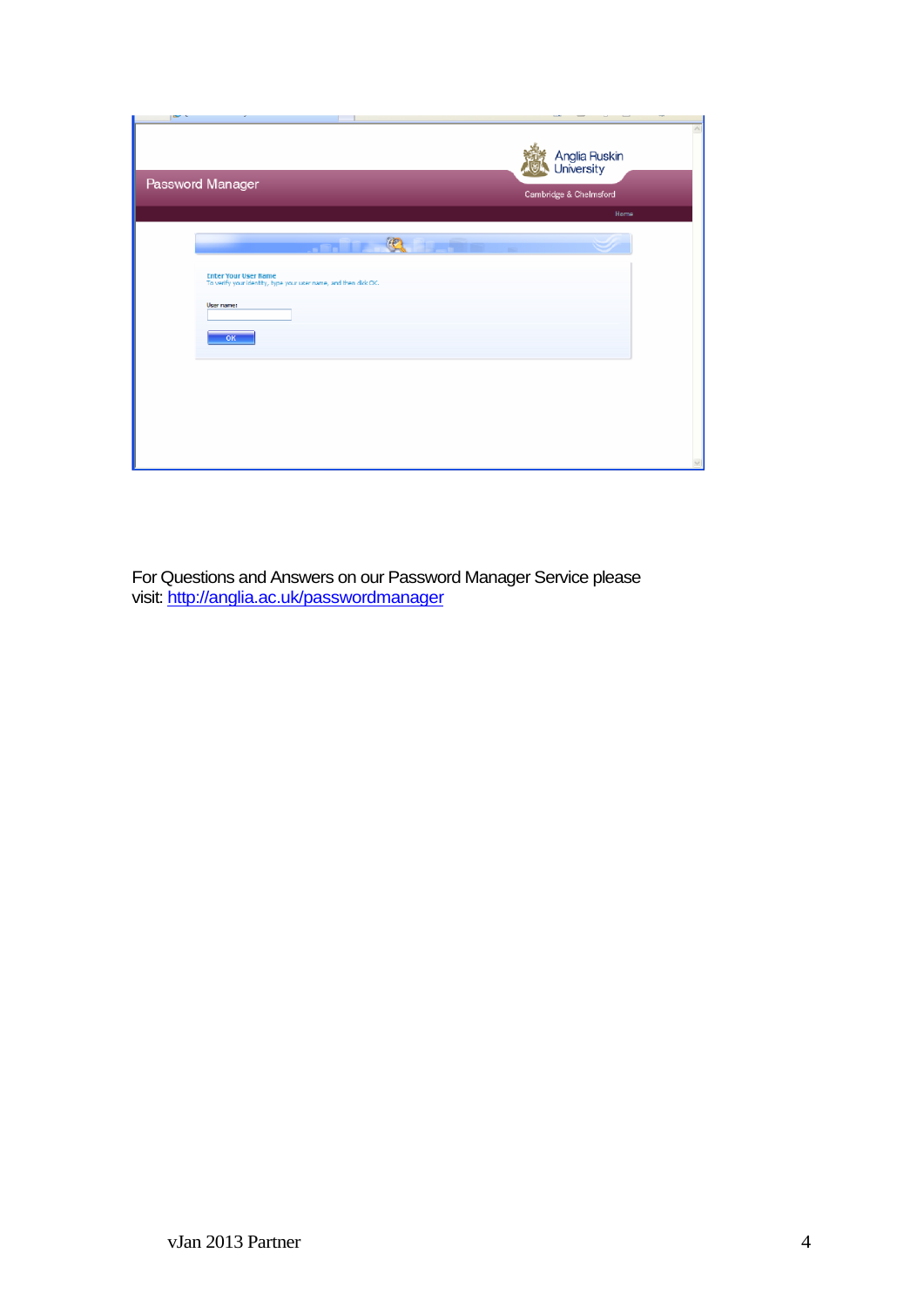When you have been registered as a student of Anglia Ruskin University, you will automatically be given an email address from the University. They will use this email to contact you or provide information. You must check this email regularly.

To Log into your University email account you must click on the link

[Login to your Anglia Ruskin email via My.Anglia](http://my.anglia.ac.uk/Pages/student.aspx)

This can be found on the welcome page of e-vision under 'Your Resource Information'